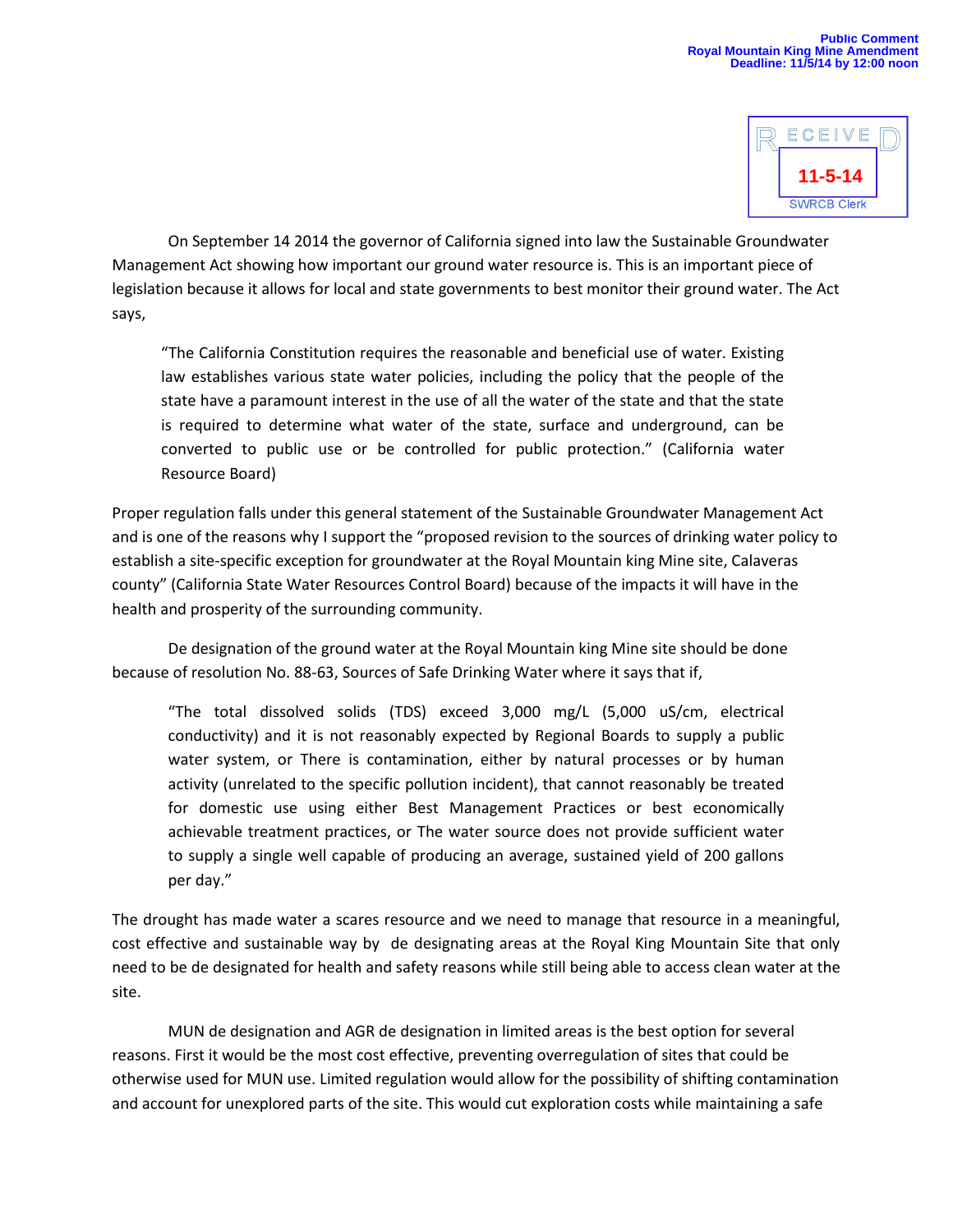boundary around contaminated sites this will account for fluctuating contamination through seepage and sedimentation shifting over time. Using a cost benefit analysis this option makes the most since as all parties will get the maximum benefit with the least cost to each person involved. The best action for agro de designation would simply be to overlay it with the areas being de designated for MUN use. This would allow for a single set of monitoring stations to be put in and thus be the most cost effective for the state. There would be less confusion and conflict as people use the water for agriculture uses because contaminated groundwater with a TDS concentration range between 3,000 mg/L and 5,000 mg/L can only be utilized for stock watering. Over laying the agro de designation with the MUN de designation would avoid potential lawsuits form crop failure or livestock death.

No Action would be in violation of the Antidegradation Policy and Sources of Safe Drinking Water because certain areas of the RMKM exceed 3,000 mg/L total dissolved solids. Not regulating at all would lead to loss in money and safety for the people who use the water at the site. Lawsuits could arise if citizens become sick or their livelihood is threatened, such was the case in JAVIER R. GUZMAN v. COUNTY OF MONTEREY "The water users purchased a mobile home park and subsequently discovered that the water contained unsafe levels of fluoride. Their complaint alleged that the county had failed to review water monitoring reports submitted by the previous owner and that the county had a mandatory duty, within the meaning of Gov. Code, § 815.6, to review and respond to water quality monitoring reports submitted by water systems for which the county was responsible." (JAVIER R. GUZMAN v. COUNTY OF MONTEREY ) Without action this would lead users of the site to exposure to tainted water which has various dissolves solids in is such as, "Iron arsenic, nickel, nitrate, selenium and zinc." And according to the Draft Environmental Document about the proposed amendments to the Royal Mountain King Mine site, the total dissolved solids and arsenic are at the highest concentrations relative to specific water quality standards. Not doing anything could lead to worse conditions down the road and thus more money to fix it. Environmental justice issues could arise if the agency chooses not to do anything. People have the right to safe drinking water and if the agency knowingly allows seepage of contaminates from the site in to local streams and drinking water, citizens of the surrounding site can file lawsuits against the agency for noncompliance to Sources of Safe Drinking Water act.

Regulating the entire site would not be in the best practices because the upper end of the northwestern and eastern parts of the site contains good water and would no longer be able to be used as MUN, costing the state and the people who could use that water for economic gain. Also the outside border would have to be regulated for protection of good ground water even if the water inside the site border is good. Over regulation is a problem in its self as it cost huge amounts of money to enforcers and compliers. In CITY OF BURBANK v. STATE WATER RESOURCES CONTROL BOARD, "Plaintiff cities sought review of a judgment of the Court of Appeal of California, holding that Cal. Water Code §§ 13241 and 13263 required a regional water control quality board to take into account economic considerations when it adopted water quality standards in a basin plan but not when the board set specific pollutant restrictions in wastewater discharge permits intended to satisfy those standards." (CITY OF BURBANK v. STATE WATER RESOURCES CONTROL BOARD) This case looked at the issue of economic by taking into account economic concerns like the costs to the permit holder why complying with the numeric